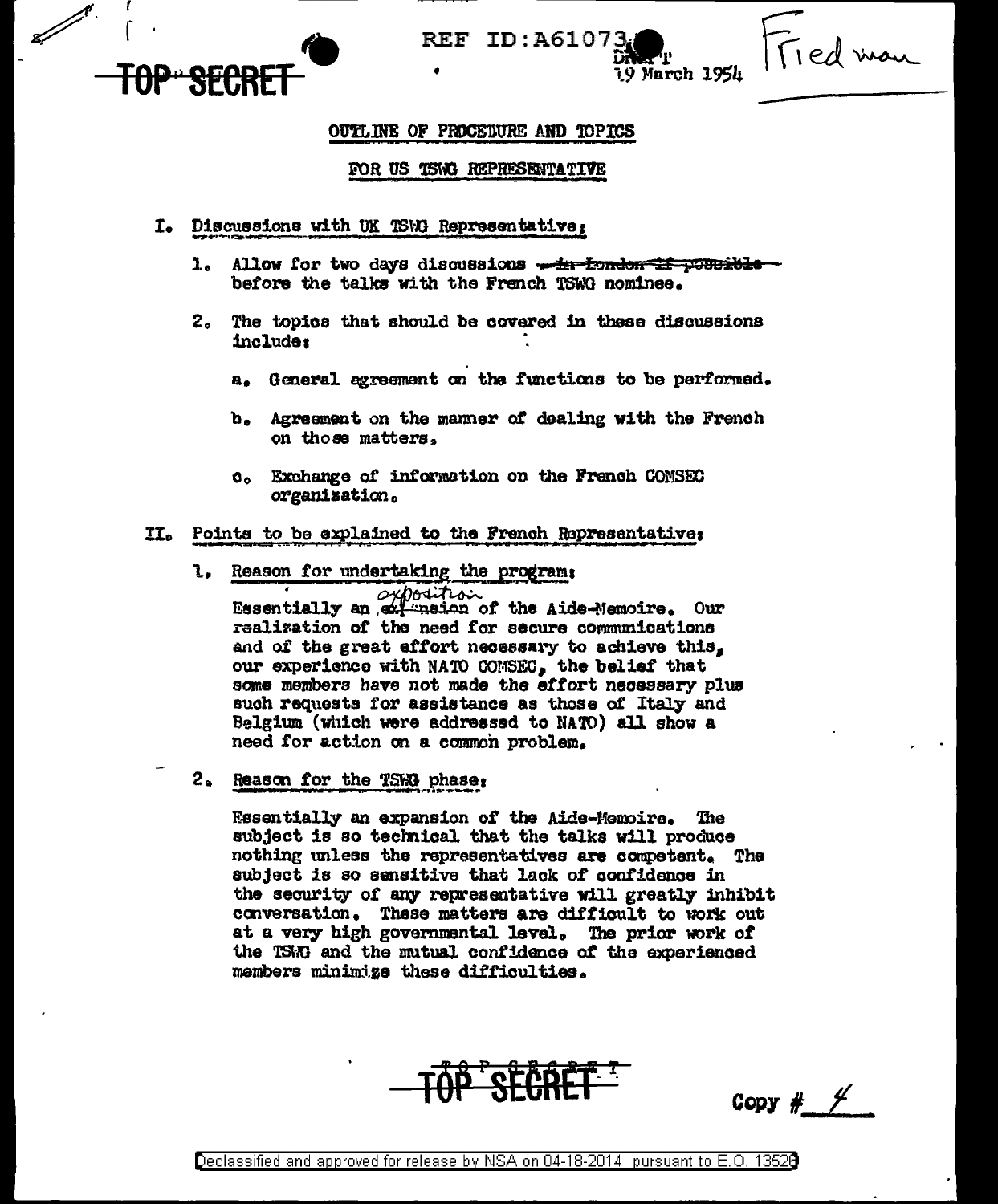# 3. Purpose and scope of the Technical Talks:

- a. If possible, the US and UK TSWI representatives<br>should avoid interpretation of the Aids-Hemoive or explanations beyond its terms, justifying this on the ground of their oun technical incompetence. the limited function of this 1880 phase and the impossibility of carefully outlining the scope of the talks in advance.
- b. It can be said further that the Aide-Mondre melton the primary purpose an agreement on a Stending Group memorandum. The cutline of the proposed removements in para h of the Aide-Memoire and the references to cryptographic and transmission practices in para 2 show the general scope.
- III. Explanations of Points Which the French May Raise;
	- 1. Reason for Approaching French First 1/1000

Their position on the Standing Group and their sophistication in this field require their participation in order to be sure the plan is sound and to maximize its effectiveness.

2. Assurances:

If pressed on the "shortcomings" and "assurance" sentences. the US and UK representatives can say that they indicate a desire that none of the Standing Group powers should be in the position of advising other NATO members to do something they are not doing themselves. It can be said further that the language used does not mean that each of the three countries must prove they are not following condemned practices. On the other hand, it does not say they may not do so. Presumably this matter will be something the technical representatives will work out.

 $3.$  COMINT:

If asked whether the technical representatives intend to discuss intelligence or intelligence results, the US and UK representatives should reply that they assume not.

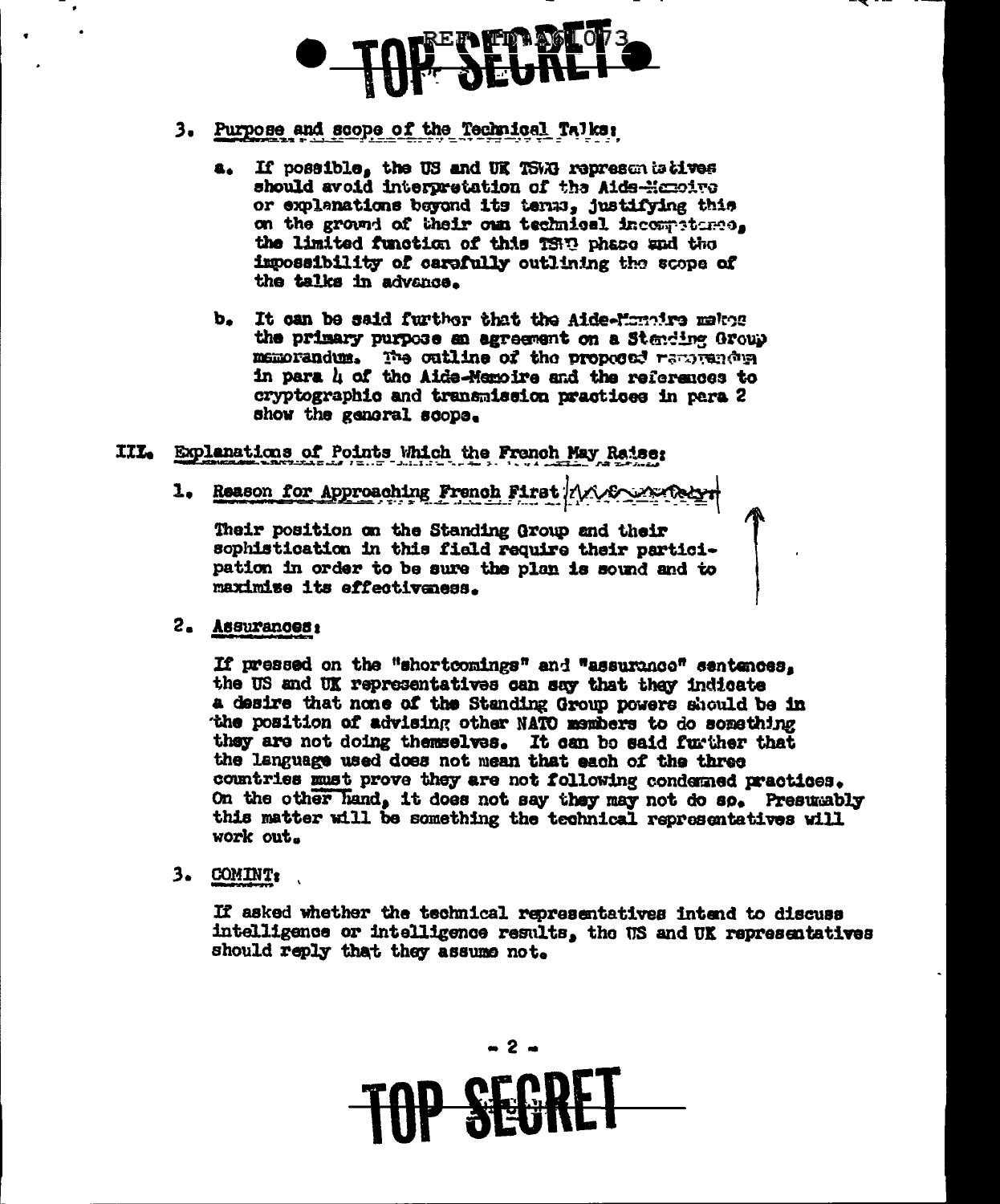

h. Extent of US-UK Collaboration on this Programs

If this is raised, any gaswer should be confined to the necessary implications of the joint Aids-Memoire. This shows agreement on the existence of the problem. the need for Fronch assistance, and the points covered in the outline of the Standing Group Reports including a direft of suggested bad mactices (since this would be tabled early in the technical talks as a US-UE agreed draft). If necessary, the original idea might be attributed to SECAN and EUSEC.

5. Relationship of this program to the French request for equipment:

Unless informed that the French have mentioned this request during the ambassadorial approach, the US and UK representantives should indicate that the UK does not know of it. The answer is that it did not inspire the program, but did roinforce the US opinion that some mutual program was desirable. Presumably there is no reason why the French should not bring this up at the technical talks if they so desire.

- IV. Selection of French Technical Dalegates (Preferably not more than three)
	- 1. Technical Criteria: (Note Exhibits "A" and "B")
		- $a<sub>z</sub>$ The delegates should be the most experienced and technically competent communications security experts available.
		- $\mathbf{b}_{\bullet}$ They should have a broad knowledge of the entire fields should be capable of discussing the technical socurity aspects of cryptographic systems.
		- c. They should have prestige within the Franch COMSEC organization so that their conclusions from the discussions will carry weight.
		- d. They should be of the caliber of Black, Arnaud and Eyraud.
		- They should be of the stature of the other delegates.  $\bullet$ . (Austin and Raven balieve it would be helpful to give their names early in this discussion.)
		- f. Should not be intelligence specialists unless they are also CONSEC experts.

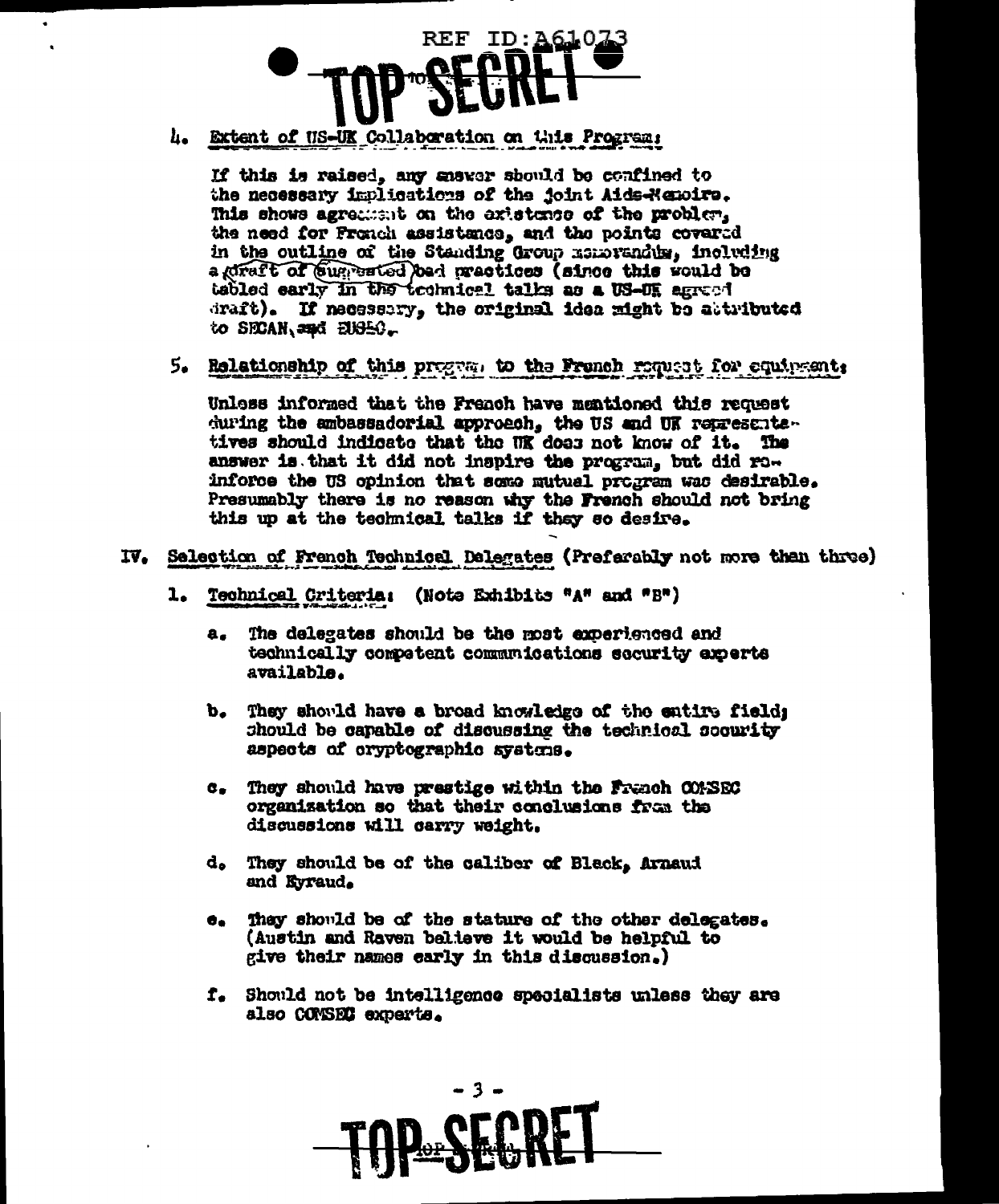

PL 86-36/50 USC 3605

- 2. Security Criteria
	- a. They should be cleared and vouched for by the SSPA.
	- b. The standards of clearance should be comparable to those applied to the US delegates (need not have equivalent clearences).

# 3. Qualifications of US delegates.

- a. Both are NS COMSEC specialists and are commected They have the highest regular Civil Service grade and many years experience in the COMSEC field. They are fully conversant with all the technical security aspects of NATO and US cryptographic systems.
- b. They have the highest clearance status, including COSMIC clearance. They have the standard TOP SECRET clearance in terms of the T5W standards and also a cryptographic clearance.
- 4. Action on French nominations:

It is not anticipated that the US will be able to provide further information on the French nominees, so that the principal reliance for technical competence and security is placed on the TSRR representatives. However, the names of the Franch noninees, together with the recommundations of the US and UK representatives, should be passed promptly to the GAG for such checking as is possible.

- V. Physical Security and Other Arrangements to be Made in TSW. Talks
	- 1. Location of the technical talks:

Paris is preferable as a convenience to the Fronch who will have to make rapid preparations for the discussions. London is our second choice.

2. Meeting place for the technical delegates:

Les Invalides, the Palais de Chaillot (NATO Headquarters), and SSFA Headquarters have been suggestediand we should

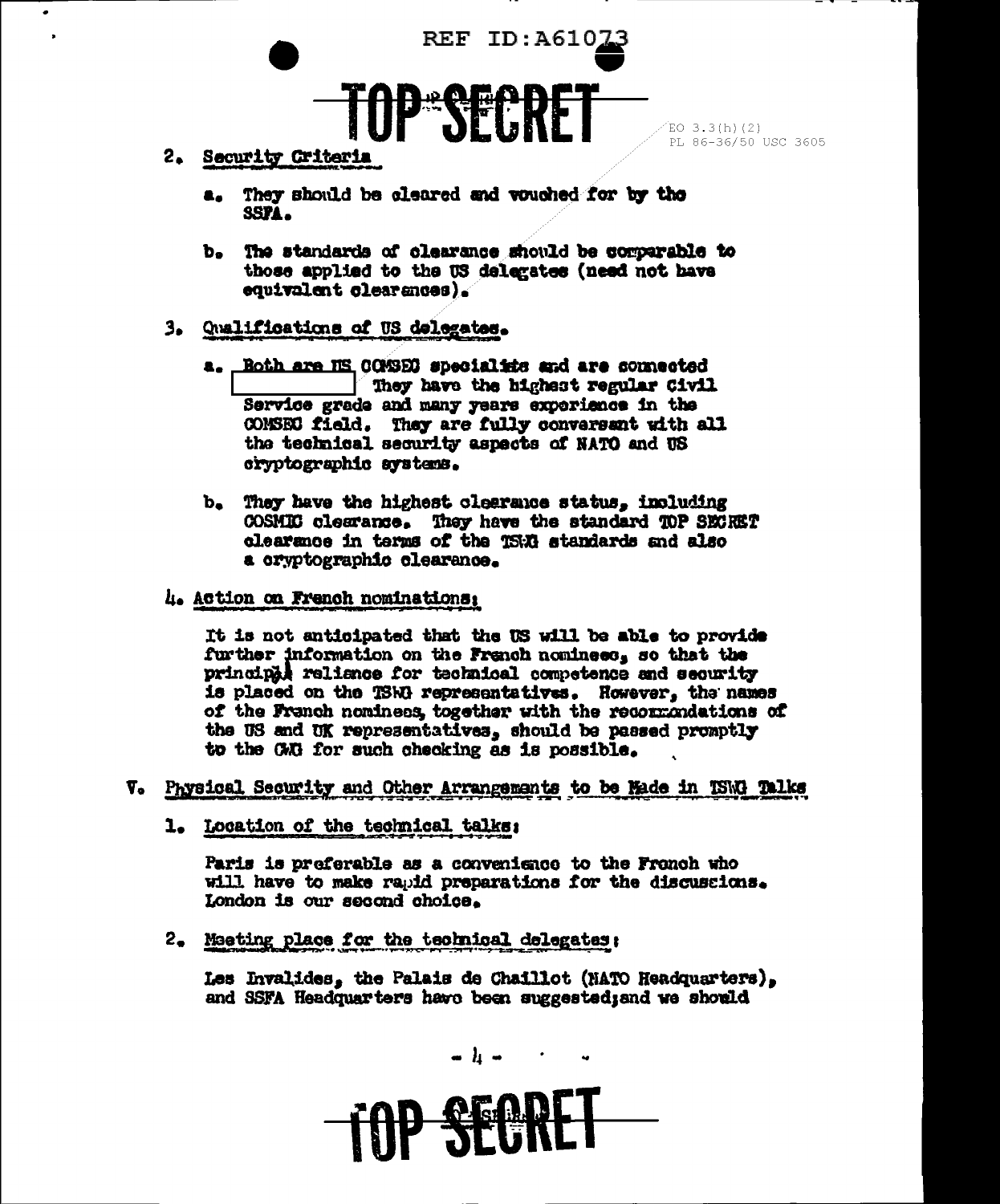# **REF ID:A61073**

be ready to offer the US or UK Embassies. SHAPE is undesirable. The meeting place should be as secure as possible. It should also be convenient.

3. Arrangements for a secretariat for the talks and the handling of paperwork;

Presumably the French are the ones to handle this, but the TSWG representatives must be certain the arrangements are secure.

4. Interpreter:

If English is not to be spoken by all the delegates, the US representatives desire an interpreter. If secure arrangements for this cannot be made with the French, NSA or GCHQ must be approached on this.

5. Contacts after the technical talks:

The security of the group papers and contacts between the CONSEC organization after the talks should be emphasised. If reasonable, it should be suggested that later contacts be made through SECAN subject to different but equally secure arrangements by the technical delegates.

### 6. Date of technical talks:

When it appears that the French will come up with acceptable nominees, the time of the talks should be broached. The US and UK delegates will be ready by 1 April, but will need at least 8 days notice. Extended delay is undesirable. Reasons for speed include (a) the broad scope of the program. (b) the fact that the problems of the present stage of the program do not warrant long delay, and (c) the danger (indicated by prior requests for action) that other NATO members might initiate a different and less effective program.

-5-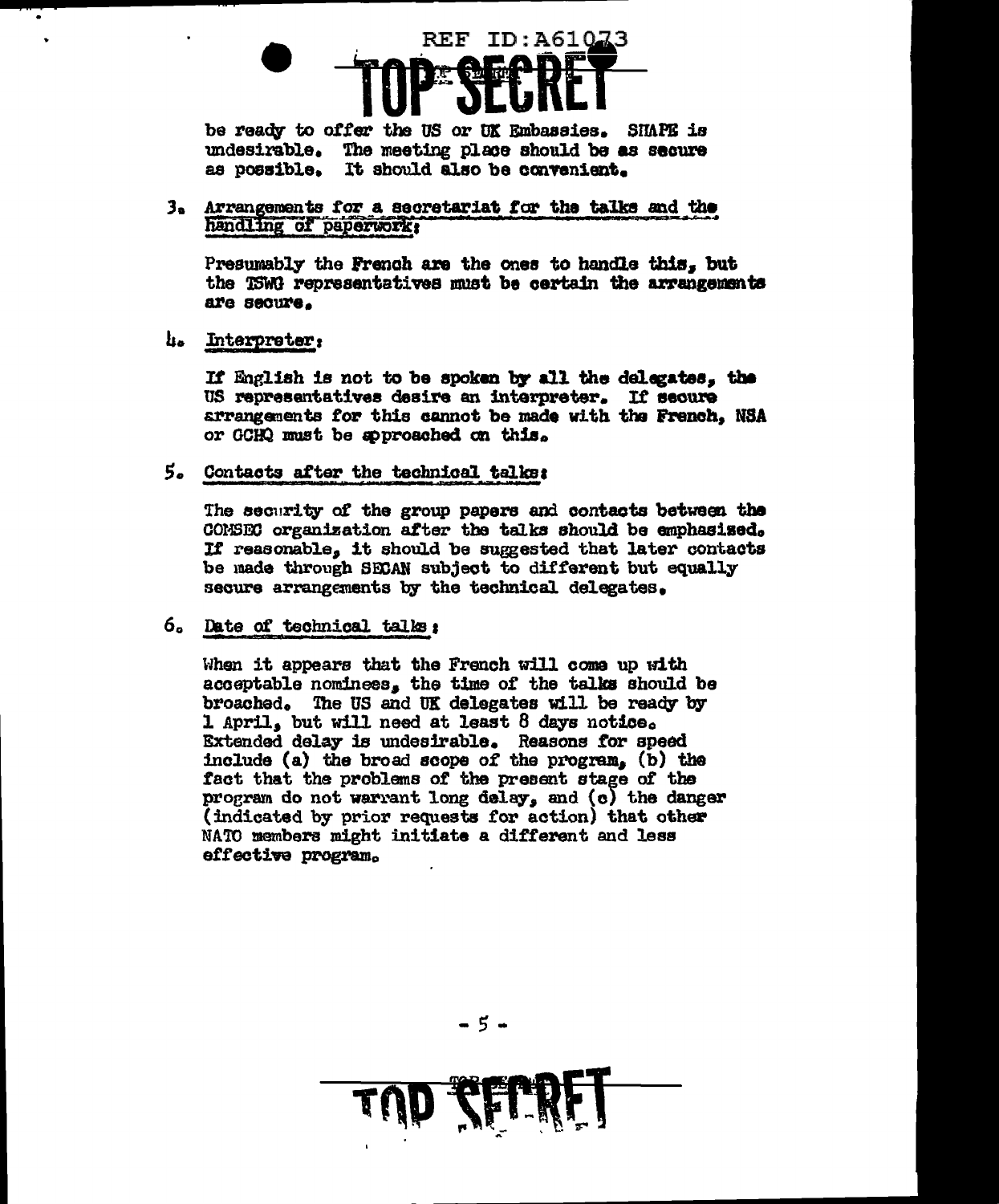

17 March 1954

# EXHIBIT "A"

PL 86-36/50 USC 3605

### INFORMATION ON FRENCH COMBEC ORGANIZATION

The following points summarise the information on the Franch CONSEC organization available on the above date. The sources are on 10 October and 12 Hovember, the 2 messages from CIA report of the first conversation with do Vosjoli and comments by Austin and Raven on 17 March 1953. This information may not be accurate; any additional data will be helpful.

1. The Commission Interninistorial de Chiffres is the top group, but its powers and rolations within the government are not known. Its chairman was thought to be a M. Segala, but<br>he may have been replaced by a M. Hong, who has a high position<br>in the Ministry of Mational Defense. Its members include representatives of the SIECE and the Ministries of Mational Dafense, Foreign Affairs and Overseas France and perhaps some others. Col. Black is the SDECE rember and we have been told (but doubt) that the SIECE is supposed to guard the security of French cipher systems.

2. The Controle de Chiffres is an administrative body for the Commission; its head is a M. Mueller.

3. The Sous-Comite Cryptographique is a group probably under the Commission, which allegedly concerns itself primarily with cryptographic security. Its president is M. Ollier, an ex-PTT man, now in the SDECE under M. Boursicot. The vice-president is Col. Black. The members include oryptographic representatives from the Army, Navy and Air Force and a non-specialist representative from the Quai d'Orsay.

 $l_i$ . A subcommittee working on communications security which presumably is not the same as the Sous-Comite Cryptographique. Its members include Armand for the Army, Eyrand for the Navy and Rafaeli for the Air Force.

**Dor Niel**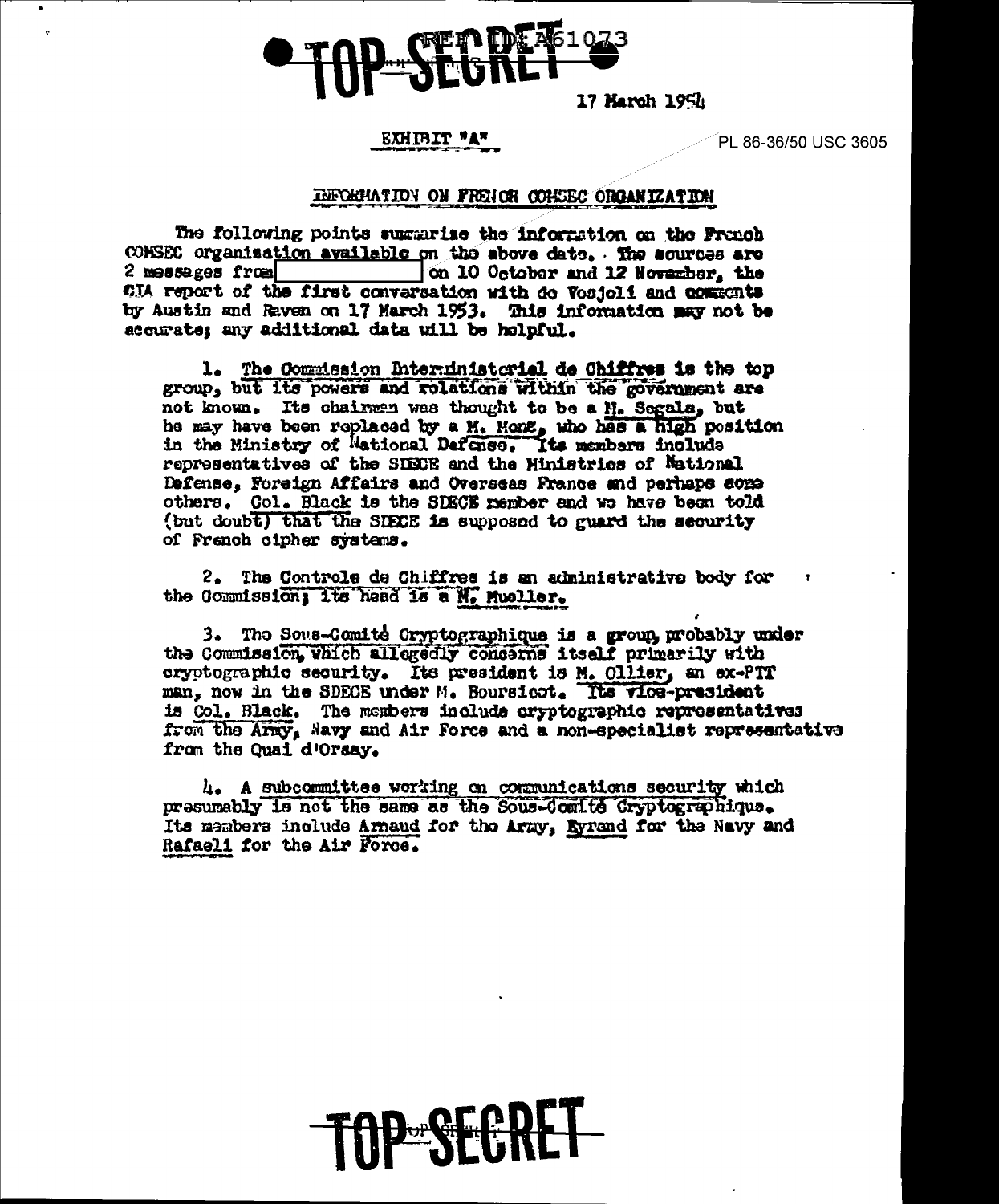

### EXHIBIT "B"

EO  $3.3(h)(2)$ PL 86-36/50 USC 3605

The persons listed below are considered by the US technical representatives to be technically competent on the subjects to be considered at the third stage of the approach to the Franch. All would know Austin by name The only name they could supply as a nominee to be avoided was Veryon le Croix.

1. Col. Black of SIECE; head of French COMINT organization among other duties; knows Raven.

2. Arnaud works under Marchand in the Ministry of Defense; an Army representative; knows Austin.

3. Evraud uorks for the Navy.

Rafali believed to work for the Air Force; may know u. Austin.

5. Mueller heads the Controle de Chiffres.

6. Le Marchand is new head of communications staff organization in the Ministry of Defense; he replaces Veryon le Croix.

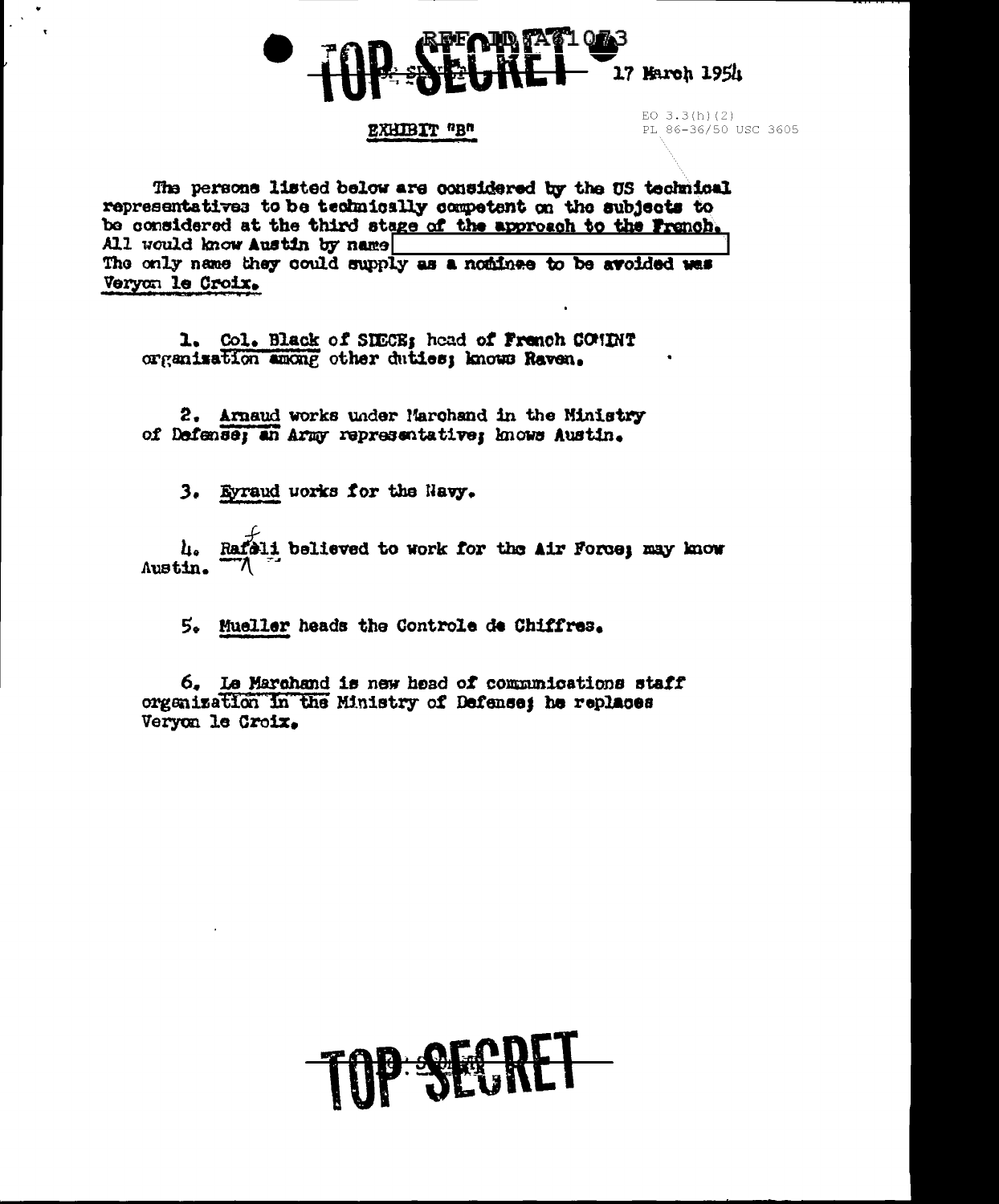

RIEDMAN

19 March 1954

# **OUTLINE FOR US TSWG REPRESENTATIVE**

- I. Discussions with UK representative:
	- Allow for two days discussions before seeing the 1. French representative. In London, if possible.
	- $2.$ Points to be covered include: agreement on the functions to be performed; working arrangements; and exchange of information on the French COMSEC organizations.
- II. Points to be explained to the French representative:
	- Reason for undertaking the program is essentially an  $\mathbf{1}$ . expansion of the points made in the Aide-Memoire.
	- 2. Reason for the TSWG phase is that set out in the Aide-Memoire, that is the need for (a) competent and secure<br>technical representatives and (b) adequate physical security for technical conversations.
	- 3. Purpose and Scope of the Technical Talks:
		- The Aide-Memoire sets the purpose. (The a. TSWG representatives cannot interpret any ambiguities.)
		- b. The description of the proposed Standing Group memorandum and the statement in para 2 of the Aide-Memoire indicates the scope.
- III. Explanation of points which the French may raise:
	- Need for French participation: Reason for approaching 1. the French first is their position on the Standing Group and their prestige in this field.
	- 2. Assurances. There is no intention either to require each to prove to the others his compliance with the draft memorandum or to forbid anyone from offering such proof.

Copy  $#$   $\neq$  of 25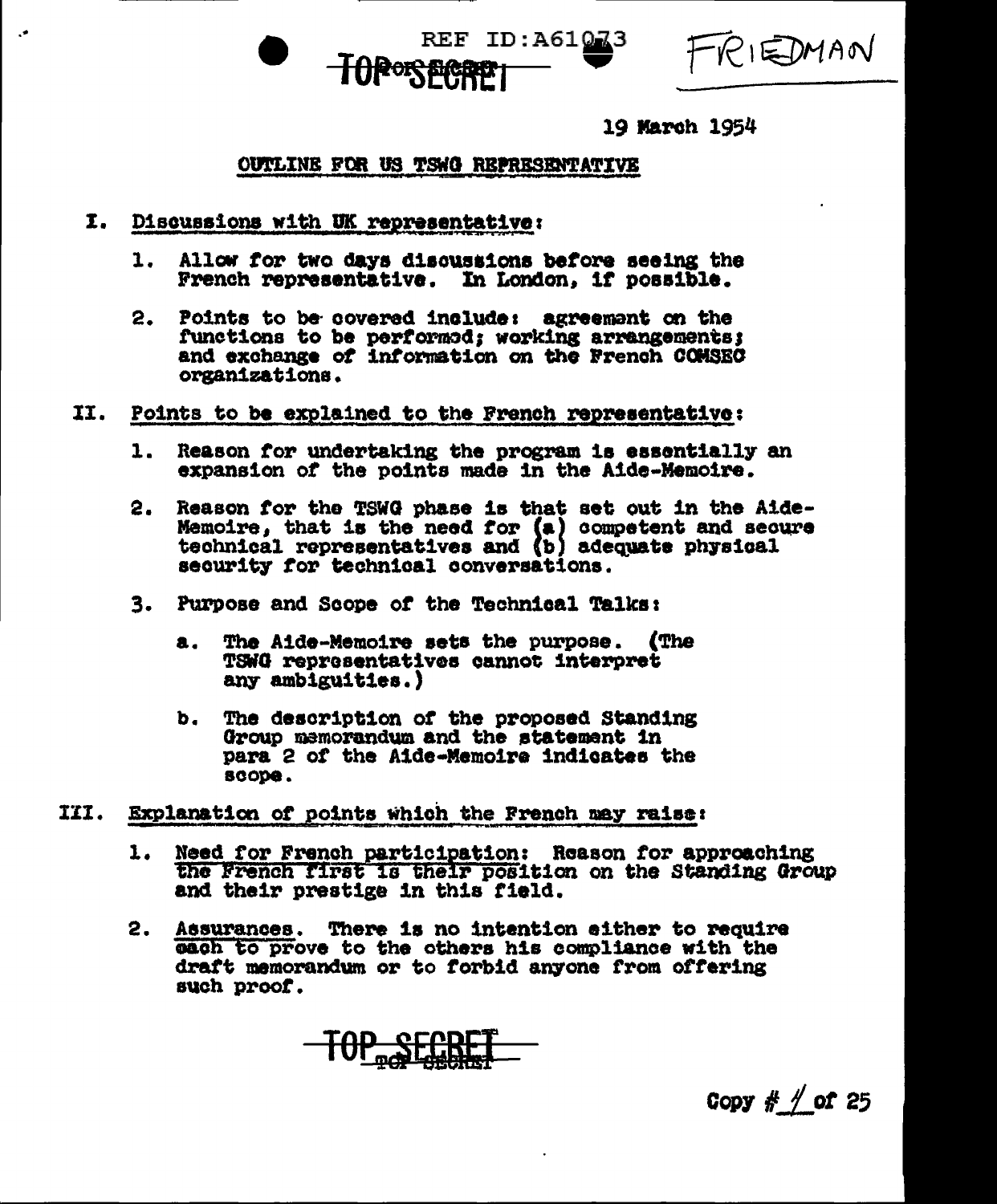REF ID:A61073  $(2)$ EO 3.3(h)(2) PL 86-36/50 USC 3605

- 3. COMINT. The TSWG representatives assume that the US and UK technical representatives do not intend to discuss intelligence.
- 4. Extent of US-UK Collaboration on this Program. As shown explicitly by the Aide-Memoire and includes a draft list of bad practices.
- French Request of Equipment from the US. This is 5. not known to the UK (unless mentioned to the UK Ambassador or by the French TSWG man) and did not inspire this program - although it did reinforce the US opinion that some mutual effort was  $d$ eairable.
- $IV.$ Selection of French Delegates (preferably not more than three)
	- $1.$ Technically the French delegates should be the most competent and experienced communications security experts available, of the caliber of Black, Arnaud and Eyraud and the US and UK delegates.
	- 2. They should have security clearances comparable to those of the US and UK delegates and should be cleared for these discussions.
	- $\mathbf{3}$ The US delegates are COMSEC specialists, are connected and hold the highest regular US Civil Service grade. They have the highest US security clearances, including clearance for COSMIC, US TOP SECRET and US cryptographic.
	- 4. The names of the French nominees together with the US and UK recommendations should be passed promptly to the CWG for any possible checking on their qualifications.
- V. Physical Security and Other Arrangments to be Made in TSWG Discussions:
	- 1. Location of technical talks Paris preferred; London next.
	- $2.$ Meeting place for technical delegates - as secure and convenient as possible. Les Invalides, the Palais de Chaillot, or SSFA headquarters are preferred. The US Embassy should be available, but is not preferred.

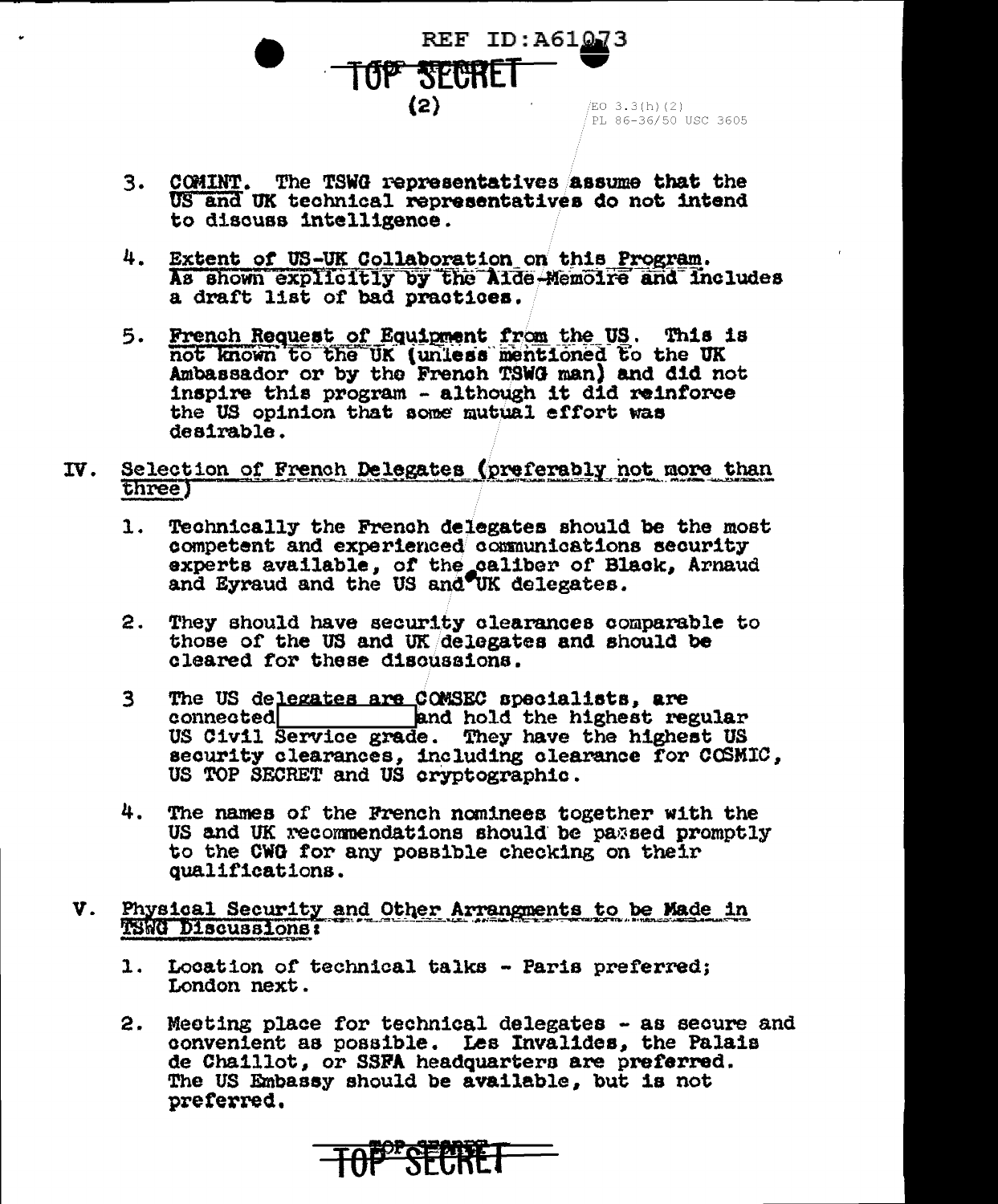

- 3. Arrangements for a secretariat for the meetings<br>and for the secure handling of the paperwork -<br>presumably the French should do this.
- Interpreter desired by US delegates, if English is 4. not spoken by all.
- 5. Contacts after the technical talks should be put on secure basis.
- Date set for technical talks should allow at least 6 8 days notice to the US delegates, but subject to that limitation, should be as early as possible.

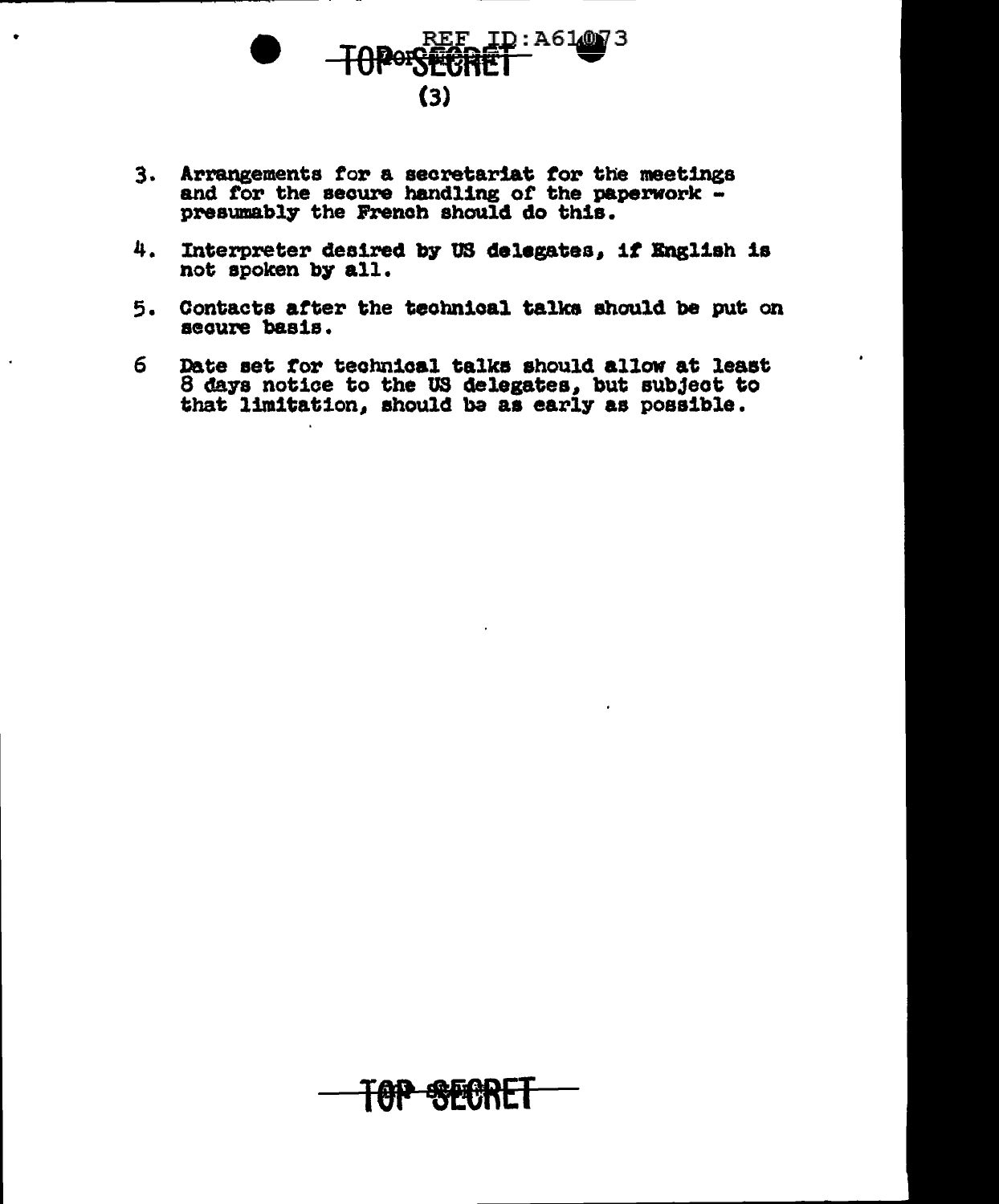| <b>REF ID: A61073</b><br><b>TOP</b><br>$SECSEF_{p}$ |                                                                |                                                                         |                                                  |                                                                                                       | Friedman                                                     |                                                           |
|-----------------------------------------------------|----------------------------------------------------------------|-------------------------------------------------------------------------|--------------------------------------------------|-------------------------------------------------------------------------------------------------------|--------------------------------------------------------------|-----------------------------------------------------------|
|                                                     | <b>DIPLOMATIC</b><br><b>APPROACH</b>                           |                                                                         | TSHG PHASE                                       |                                                                                                       | TEGANICAL DISQUESIUS                                         |                                                           |
|                                                     | <u>London</u>                                                  | Pario                                                                   | London                                           | Parls                                                                                                 | London                                                       | Paris                                                     |
|                                                     | il. Brief US<br>Ambassador.                                    | 1. Brief US<br>Ambassador.                                              | 11. Discuss with UK<br>TSWG representa-<br>tive. | 1. TSWG discussions.<br>2. Arrange for<br>technical<br>discussions.                                   | 1. Discuss with GCHQ<br>and UK technical<br>representatives. | 1. Technical<br>discussions.                              |
|                                                     |                                                                | Arrange for<br>2.<br>TSWG phase.                                        |                                                  |                                                                                                       |                                                              |                                                           |
|                                                     |                                                                | Arrange for<br>з.<br>US technical<br>representa-<br>tives.              |                                                  |                                                                                                       |                                                              |                                                           |
|                                                     | (Polyzoides                                                    | (Polyzoides)                                                            | $(R111$ ott)                                     | (Ell10tt)                                                                                             | (Austin, Raven)                                              | (Austin, Raven)                                           |
| Executive agent for<br>USCIB.                       | <b>US Ad Hoc</b><br>Comm and CWG                               |                                                                         |                                                  |                                                                                                       |                                                              |                                                           |
| Liaison assistance                                  | $SUBLQ - per$<br>request from                                  | quest from USCIBES   from USCIBES to<br>USCIBES to NSA and State to G-2 | NSA.                                             | Army SSO - per re-   SUSLO - per request Army SSO - per request<br>from USCIBES and State<br>ito G≈2  | $SUBLQ - per request$<br>from USCIBES to<br><b>NSA</b>       | Army SSO - per reques<br>from USCIBES to G. A             |
| Radio communications                                | Army $SSO - By$<br>State per re-<br>quest from<br>State to G-2 | per request from<br>State to G-2                                        | per request from<br>State to G-2                 | Army SSO - By State Army SSO - By State Army SSO - By State per ]<br>request from State to<br>$G - 2$ | NSA/SUSLO - By NSA                                           | Army SSO - By NSA per<br>request from USCIBES<br>to $G-2$ |
|                                                     |                                                                |                                                                         | <b>TOD</b>                                       | <b>CLODLI</b>                                                                                         |                                                              | 4 <sup>2</sup>                                            |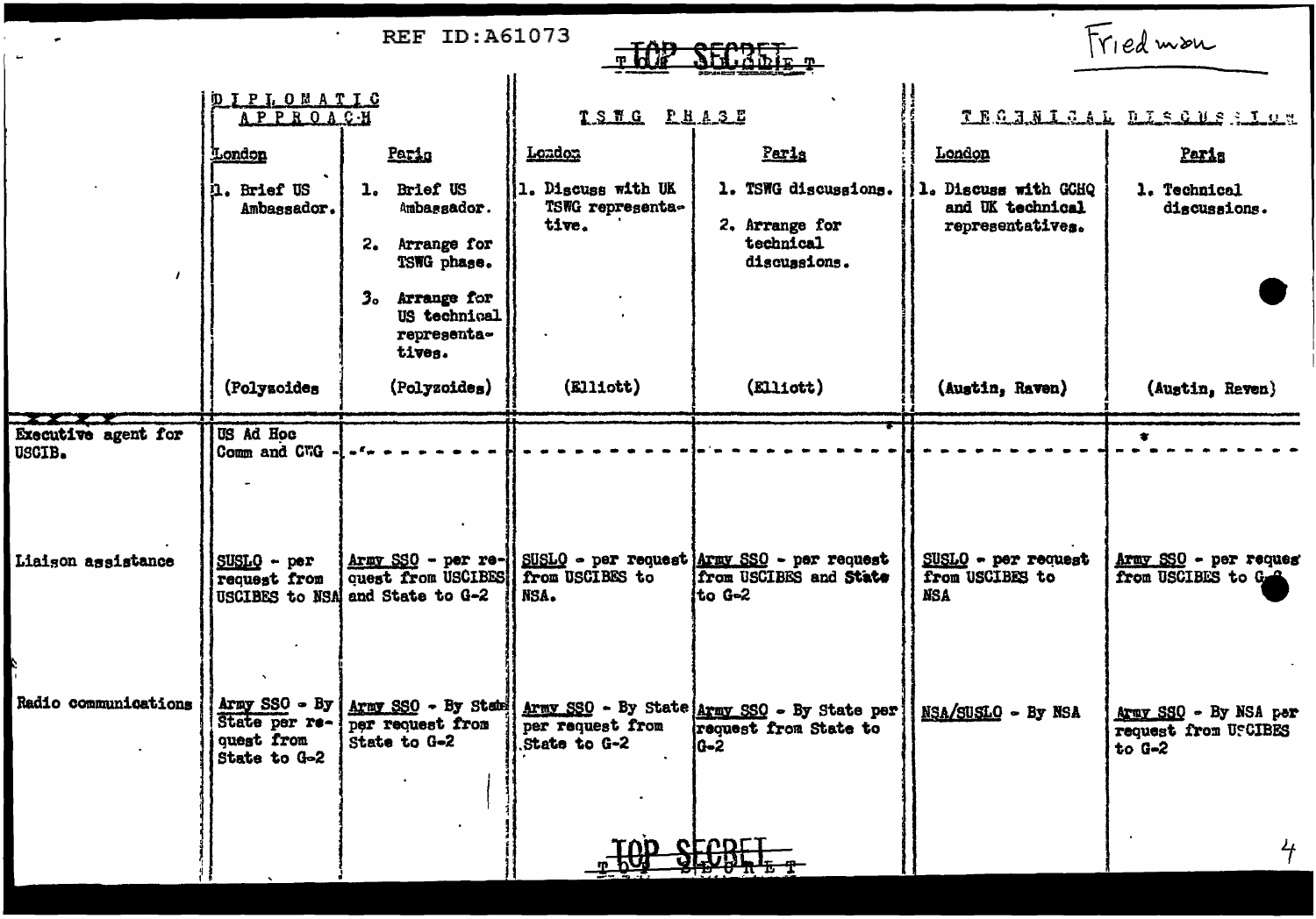| REF ID:A61073 2020 50000                                                              |                                                                        |                                                                 |                                                                                                      |                                       |                      |                                                                             |
|---------------------------------------------------------------------------------------|------------------------------------------------------------------------|-----------------------------------------------------------------|------------------------------------------------------------------------------------------------------|---------------------------------------|----------------------|-----------------------------------------------------------------------------|
|                                                                                       | DIPLOMATIC<br>APPROACH                                                 |                                                                 | TSWG PHASE                                                                                           |                                       | TECHMICAL DISCUSSI   |                                                                             |
|                                                                                       | London                                                                 | Paris                                                           | <u>  London</u>                                                                                      | Paris                                 | Landan               | عاهدي                                                                       |
| ** Pouch transmittal                                                                  | <b>NSA/SUSLO - By</b><br>State per re-<br>quest from<br>USCIBES to ESA | per request from<br><b>USCIBES</b> and State<br>$to \text{G}-2$ | Aray SSO - By State   MSA/SUSLO - By State Aray SSO - By State<br>per request from<br>USCIBES to NSA | per request from<br>USCIBES and State | HEA/SUSIO - By ESA   | Aray 170 - By 23A<br>per request from<br>USCIRE i to G-2                    |
| <i>i. All arrangements</i><br>for TSWG and<br>Technical discuss-<br>ions with French. |                                                                        |                                                                 | Elliott - per<br>instructions from<br>Ad Hoo Comm.                                                   |                                       |                      |                                                                             |
| . Travel authority<br>and arrangements                                                | State                                                                  |                                                                 |                                                                                                      |                                       | roa                  |                                                                             |
| '. Accommodations                                                                     | State (by<br>Embassy                                                   |                                                                 |                                                                                                      |                                       | SHALD by instruction | Pelvacides or Arm<br>330 - by request<br><b>from State or</b><br>MSA to G-2 |
|                                                                                       |                                                                        |                                                                 |                                                                                                      | <b>TOD SEPPE</b>                      |                      |                                                                             |